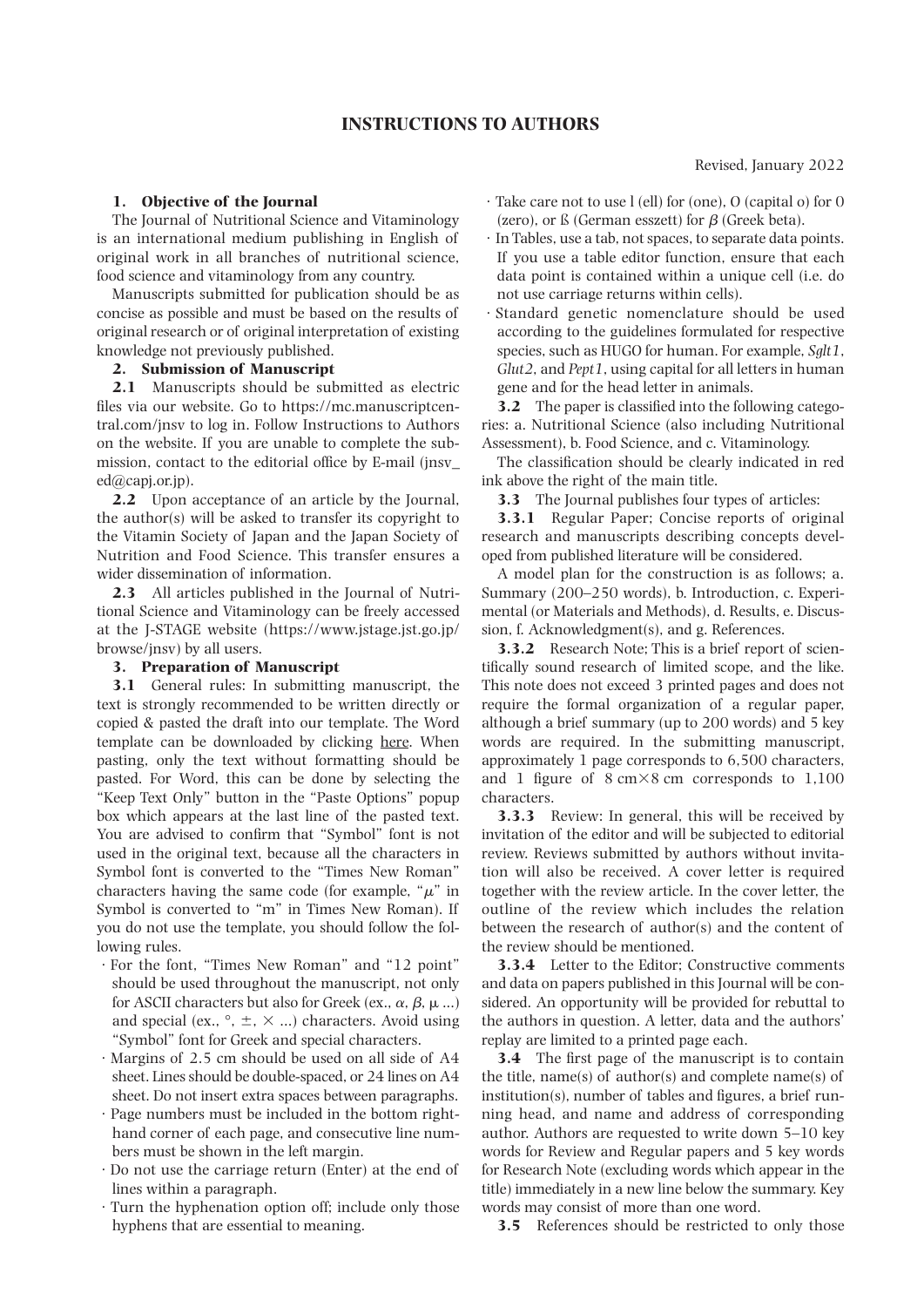that are essential, and extensive review of the literature should be avoided. References cited in the text should be numbered (in italic) in order of appearance and listed at the end of the text. The title words of journals should be abbreviated according to the Index Medicus. Examples are shown below:

- *1*) Kashimura J, Kimura M, Itokawa Y. 1996. The effect of isomaltulose-based oligomers feeding and calcium deficiency on mineral retention in rats. *J Nutr Sci Vitaminol* **42**: 69–76.
- *2*) Murakami T, Yamamoto K, Shirasaka N, Yoshizumi H. 1996. Protective effect of a fish diet against dysfunction of endothelial cells in vessel resistance in stroke-prone spontaneously hypertensive rats. *Nippon Eiyo Shokuryo Gakkaishi* (*J Jpn Soc Nutr Food Sci*) **49**: 23–28 (in Japanese).
- *3*) Halliwell B. 1996. Antioxidants in human health and disease. *Annu Rev Nutr* **16**: 33–50.
- *4*) Levin MS. 1994. Intestinal absorption and metabolism of vitamin A. *In*: Physiology of the Gastrointestinal Tract (Johnson LR, Alpers DH, Christensen J, Jacobson ED, Walsh JH, eds), Vol 2, p 1957–1978. Raven Press, New York.
- *5*) (Journal articles published ahead of issue: An online article that has not yet been published in as issue can cited by its Digital Object Indentifier (DOI). The DOI will remain valid and allow an article to be tracked even after its allocation to an issue.)

Palani, D, Manchanda R. 2005. Effects of heptanol on neurogenic contractions of vas deferens: A comparative study of stimulation frequency in guinea-pig and rat. *Jpn J Physiol*. Advance Publication, doi:10.2170/jjphysiol.RP001205.

**3.6** The unit abbreviations shown below may be used without a period in accordance with the "CBE Style Manual" 6th edition, prepared by the CBE Style Manual Committee and published in 1994 by Cambridge University Press.

L, mL,  $\mu$ L, kg, g, mg,  $\mu$ g, ng, pg, mol, mmol,  $\mu$ mol, nmol, pmol, mol/L (mol  $L^{-1}$ ), mp, bp, y, mo, wk, d, h, min, s, MBq, kBq, Bq, *K*m, *V*max, pH, etc.

**3.7** In regard to vitamin terminology, chemical names (such as l-ascorbic acid) should be used if chemical aspects are important, while vitamin names (such as vitamin C) may be used if nutritional aspects are to be emphasized.

**3.8** In Japanese authors, symbols and abbreviations can be helped to consult with "Dictionary of Nutrition and Food Science, 2nd Edition" ("Eiyo Shokuryogaku Yogojiten" in Japanese) published in 2015 by Kenpakusha, Tokyo.

**3.9** Please make sure that figure files are in an acceptable format (XLS(X), PPT, JPG, TIFF, GIF, AI, ESP, and PSD). Acceptable format for text and tables is  $DOC(X)$ . For tables,  $XLS(X)$  is also acceptable.

Legends to figures should be typed in text form. Duplication of data in tables and figures should be avoided.

**3.10** Supplemental data (figures and tables) can be

added and be placed behind the text without page charge. The author(s) must clearly explain the reason why each supplemental data is added to the text. All supplemental data must be included at submission and will be peer reviewed.

### **4. Statistical Treatment**

Authors should hold prior consultation with a statistician or an expert about their experimental data. In the case of contribution, they should cite the literature for all statistical analyses other than ANOVA, Student's *t-*test or chi-square test and specify the version of the software if based on computerized computation. Duncan's multiple range test should not be used for post-hoc data analysis. Fisher's PLSD (Protected Least Significant Difference) test can be employed only for the test of 3 groups, but cannot be for more than 4 groups.

If data in the submitted manuscript are not treated by appropriate statistical analysis ways, the submitted manuscript should be rejected.

### **5. Human and Animal Experimentations**

A manuscript describing research on human subjects should contain a statement on the manner in which the study complied with the code of ethics of the World Medical Association (Declaration of Helsinki). The protocol of human study should be approved by the ethics committee and the author(s) should show the name of committee and approved number in "Materials and Methods" of the manuscript. The protocol of research on animals (vertebrates) should also be approved by the appropriate committee in line with the Guide for the Care and Use of Laboratory Animals. In "Materials and Methods" of the manuscript, the author(s) should show the name of committee and approval number. Generally, diethyl ether should not be used for animal anesthesia. When diethyl ether is inevitably used for anesthesia, the authors must clearly explain the reason to use it in the manuscript. The Japan Society of Nutrition and Food Science has organized an ethical committee to take such problems in hand for contributors.

#### **6. Authorship**

All authors must have made a scientific, intellectual contribution to the work in the manuscript. Namely, they should have contributed to the conception, design, experiments, data analysis, interpretation of data, and/ or writing of the manuscript. Each of the applicable authorship categories from the form is to be listed followed by the name of each respective author (use the initial of each author name). For example:

Research conception and design: YH and KS; experiments: YA, MY, and KO; statistical analysis of the data: YA, MY, and KO; interpretation of the data: YH, EM, and KS; writing of the manuscript: YH and KS.

Individuals who helped in a technical capacity or aided the authors in proofreading the manuscript are not authors and their contribution should be noted in the Acknowledgements.

Justification for adding or deleting author(s) during the revision phase must be included. Requests to add or delete author(s) at the revision stage may be considered only after receipt of written approval from all authors